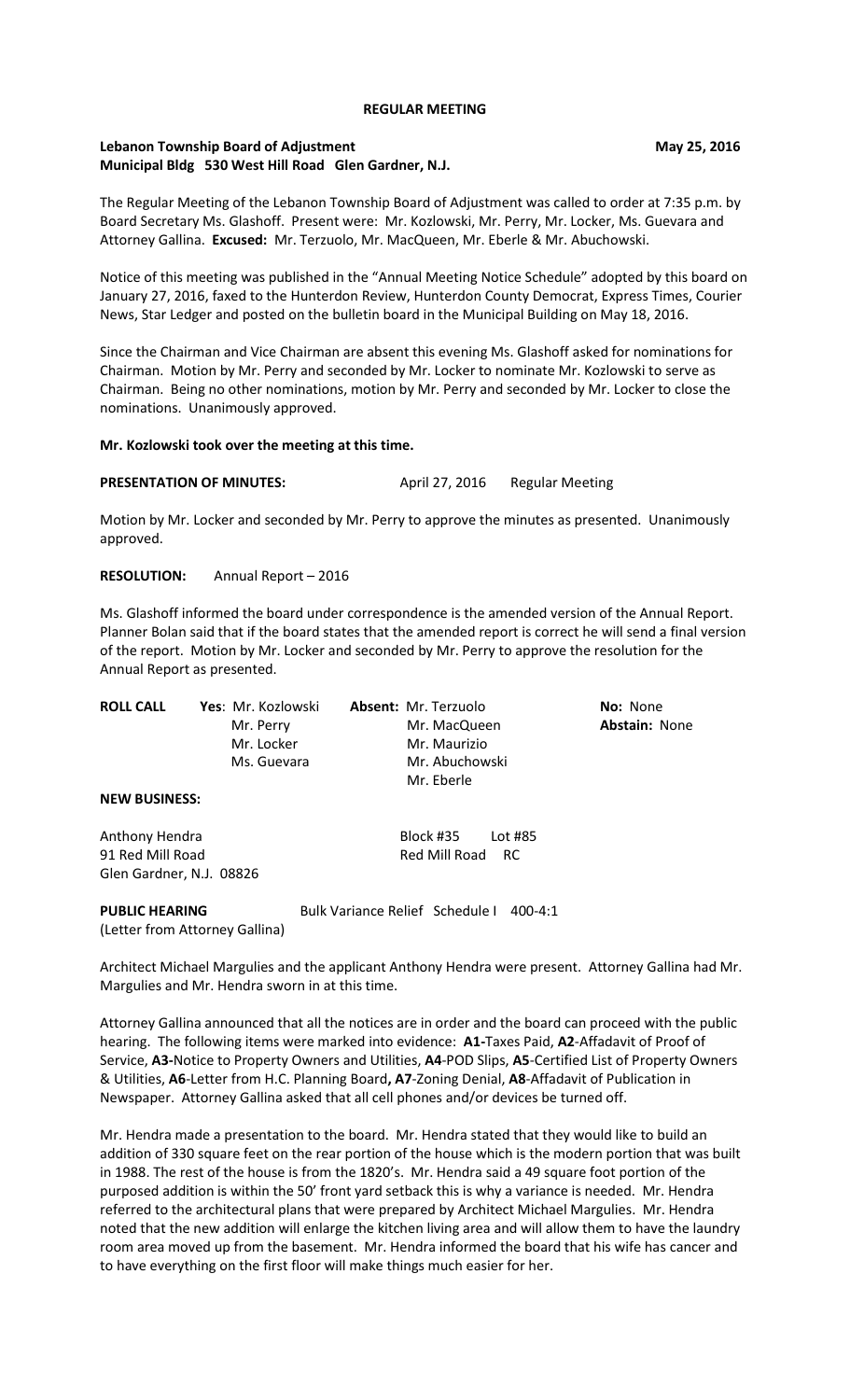## **Lebanon Township Board of Adjustment May 25, 2016 Page 2**

Testimony was also given by Architect Michael Margulies. At this time the following was marked into evidence: **A9-**4 photos of house showing front, side and rear. The survey and architectural plans were prepared by Architect Margulies. Mr. Margulies stated that the existing home is located almost entirely within the front yard setback with the proposed addition also encroaching into the front yard setback.

Mr. Margulies noted the house sits on 4.3 acres in the RC zone which is considered an under sized lot within the RC 7.5 acre zone and granting the variance would not be a detriment to the public good. At the conclusion of the testimony, Chairman Kozlowski asked if the board had questions of the applicant. During the board questions, it was noted that all the outside doors enter into a room none of which enter into a foyer.

At this time, Chairman Kozlowski opened the hearing to the public for questions. There were none. When reopened to the public for comments there were none. Mr. Hendra gave his summation at this time. Chairman Kozlowski asked for a motion to close the public portion of the hearing. Motion by Mr. Locker and seconded by Mr. Perry to close the public portion of the hearing. Unanimously approved. The board deliberated at this time and found that the applicant's request to be reasonable and would not create any substantial detriment to the public good or the zone plan.

Motion by Mr. Locker and seconded by Mr. Perry to grant the bulk variances to construct an addition to the existing residence with the following conditions:

- a. Applicant to obtain approvals from any outside agencies having jurisdiction.
- b. Applicant will pay all necessary fees/escrows connected to the application.
- c. All necessary permits shall be obtained within 18 months of the date of the resolution.
- d. The applicant is advised pursuant to Ordinance Section 45-20, if an extension of time is
	- needed, the request must be made in writing prior to the expiration of the 18 months.

| <b>ROLL CALL</b> | Yes. Mr. Kozlowski | <b>Absent: Mr. Terzuolo</b> | <b>No: None</b>      |
|------------------|--------------------|-----------------------------|----------------------|
|                  | Mr. Perry          | Mr. MacQueen                | <b>Abstain: None</b> |
|                  | Mr. Locker         | Mr. Maurizio                |                      |
|                  | Ms. Guevara        | Mr. Abuchowski              |                      |
|                  |                    | Mr. Eberle                  |                      |

**Attorney Gallina will prepare the resolution to be on the next Agenda of June 22, 2016.**

#### **PRESENTATION OF BILLS:**

| b. Court Stenographer<br>c. Michael Bolan, PP | $$250.00 -$ Attend ZBA Meeting on May 25, 2016<br>\$156.20 - Review report from Bd Sec. prepare draft of Annual Report<br>$$260.00 -$ Attend ZBA Meeting on April 27, 2016.<br>Total: \$1,009.95 |
|-----------------------------------------------|--------------------------------------------------------------------------------------------------------------------------------------------------------------------------------------------------|
| a. John Gallina, Esq.                         | \$281.25 - Review Annual Report, attend ZBA Mtg 4/27/2016<br>\$ 62.50 - Prepare Resolution for Annual Report                                                                                     |

Ms. Glashoff noted the Agenda Addendum had one additional bill from Planner Bolan for **\$85.20** bringing the grand total to **\$1,095.15** for the bills. Motion by Mr. Perry and seconded by Mr. Locker to approve the bills for payment as amended. Unanimously approved.

## **CORRESPONDENCE:**

- a. Amended Annual Report
- b. Letters (2) from Zoning Officer re: Block #37 Lot #34
- c. NJPO Newsletter from the agenda addendum.

Ms. Glashoff informed the board of what has transpired with the Little Brook property and will keep the board posted.